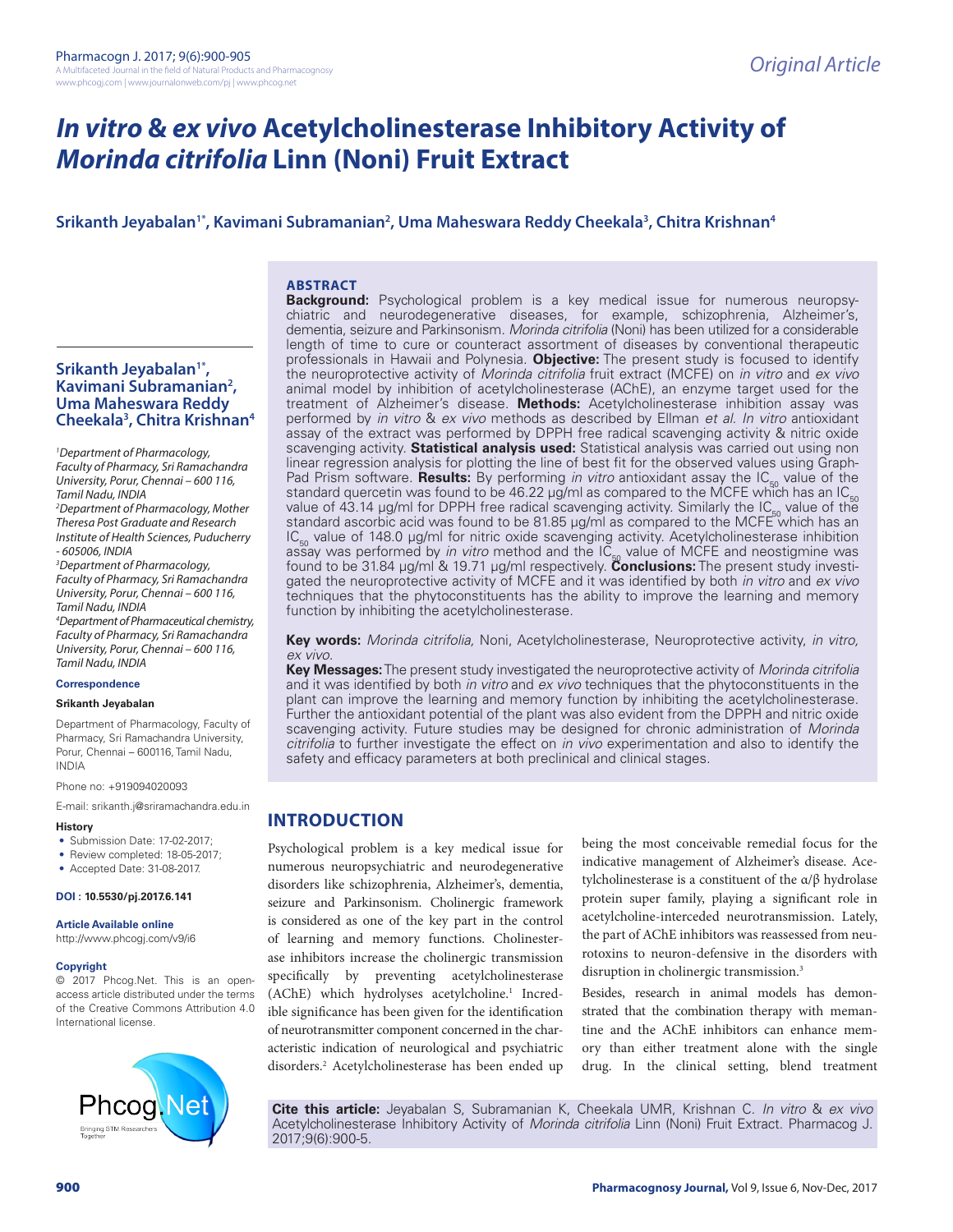with memantine and an AChE inhibitor has proved to be an appreciated progress for the treatment of patients with Alzheimer's disease.4 Mankind is gifted with plenty of plant based natural sources of drugs. The various collections of bioactive nutrients available in these natural food plays an essential function in avoidance and healing of various neurodegenerative diseases, such as Alzheimer's, Parkinsonism and other neuronal disorders. Aggregated confirmation recommends that the phytoconstituents, for example, polyphenolic cell reinforcements found in natural products, vegetables, herbs and nuts, may conceivably frustrate neurodegeneration, and improve memory and intellectual capacity.5

Phytochemicals from medicinal plants assume a fundamental part in maintaining the mental balance regulated by the function of receptors for the major inhibitory neurotransmitters. As per study, the natural pharmaceuticals utilized as a part of Ayurvedic and Chinese medicines contain various phytoconstituents with neuroprotective impact which may be helpful in neuropsychiatric and neurodegenerative disorders. 6

*Morinda citrifolia* Linn belongs to the family Rubiaceae and habituated to Sub-himalayan tracts, Darjeeling, Konkan and Andamans. The Indian Mulberry is commonly known as ashyuka, akshi & atchy in Ayurveda & nunaa, togaru in Siddha.7 *Morinda citrifolia* (Noni) has been utilized for a considerable length of time to cure or counteract assortment of diseases by conventional therapeutic professionals in Hawaii and Polynesia. A complete review on *Morinda citrifolia* was performed by Assi *et al* in 2016 which described the antimicrobial and antiseptic activity, antifungal activity, antioxidant activity, anti-inflammatory activity, anti-arthritic activity, anti-cancer activity, antidiabetic activity, wound healing activity, memory enhancing activity, anxiolytic and sedative activity, analgesic activity, gastric ulcer healing activity, antiemetic activity, gout and hyperuricemia healing activity, immunity enhancing activity, anti-viral activity, anti-parasitic activity, anti-tuberculosis activity, osteoporotic and otoscopic enhancer. These activities were carried out to the extent of *in-vitro*, *in-vivo* & clinical trial stages.8

The neuroprotective effect of an ethyl acetate fruit extract of *Morinda citrifolia* (Rubiaceae) Linn at doses of 200 and 400 mg/kg, po was contemplated by Muralidharan *et al*. 9 Past study by Pachauri *et al*. was intended to examine impact of Noni on memory, cerebral blood flow(CBF), oxidative stress and AChE action in scopolamine incited amnesia mice model.10 Harada *et al*. inspected the impact of the juice of *Morinda citrifolia* (Noni juice) on the brain damage brought about by ischemic stress in mice.<sup>11</sup> In our past study we reported the antiepileptic activity of *Morinda citrifolia* Linn fruit extract against seizures instigated by Maximal Electro Shock (MES) technique in rats.12

Köktürk *et al* assessed the neuroprotective impacts of *Morinda citrifolia* L. (Rubiaceae), regularly known as Noni, and memantine on hydrocephalus-actuated neurodegenerative disorders.13 Pandy *et al* showed the antidopaminergic impact of *Morinda citrifolia* Linn.<sup>14</sup> The discoveries by Muto *et al* recommended that the association of Noni fruit juice shields brain from stress-instigated impedance of psychological capacity and that this defensive impact might be identified with change in stressinitiated diminishes in vein thickness in the hippocampal dentate gyrus.<sup>15</sup> Harada *et al* recommended that Noni juice could encourage insulin discharge after ischemic stress and may reduce the advancement of glucose intolerance. These components may add to the neuronal defensive impact of Noni juice against ischemic stress.16 Pachauri *et al* proposed the useful impacts of Noni organic product against streptozotocin-induced memory weakness, which might be ascribed to enhanced mind vitality system, cholinergic neurotransmission and antioxidative activity.<sup>17</sup> One of the previous study reported *in silico* acetylcholinesterase inhibitory activity of *Morinda citrifolia*. 18 The present study is focused to identify the neuroprotective activity of MCFE on *in vitro* and *ex vivo* animal

models by inhibition of acetylcholinesterase, an enzyme target used for the management of Alzheimer's disease.

# **SUBJECTS AND METHODS**

# **Chemicals**

1,1 Diphenyl –2‐picryl hydrazyl hydrate (DPPH), was obtained from Himedia, Mumbai, quercetin, ascorbic acid, was obtained from SRL, Mumbai, trichloroacetic acid, Acetylthiocholine iodate, 5,5 ‐ Dithiobis [2‐nitrobenzoic acid], sodium nitroprusside, Griess reagent, Bovine serum albumin, Folin catecheau reagent were purchased from SD Fine Ltd, Mumbai. All other chemicals used in the study was procured from local suppliers and of analytical grade.

# Plant Extract

The full spectrum standardized extract of *Morinda citrifolia* fruit was obtained from Amsar Goa Pvt Ltd, Goa. The plant was authenticated by Dr Laxmi Morajkar, Head Ayurveda Division (Voucher specimen Number: AGPL/039/13-14). *Morinda citrifolia* fruits were shade dried and kept in an air tight container. Extraction was carried out with water and ethanol in a ratio of 80:20 by a simple maceration technique. The hydro alcoholic solvent of 1 liter was added to the shade dried plant powder of 100 g and placed on a mechanical shaker for a period of 4 hours. Then the solution was filtered through Whatman No.1 filter paper. The filtrate concentrated using flash evaporator and further processed to dryness in vacuum desiccators. 4.5 g was the percentage yield of the hydroalcholic extract of *Morinda citrifolia*.

# Animals

The *ex-vivo* study was performed using Swiss albino mice of 20-25 g. The Swiss albino inbred colonies of mice was purchased from Venkateshwara enterprises, Bangalore. The mice were adjusted and assimilated to controlled laboratory condition of Center of Toxicology and Developmental Research (CEFT) with temperature (23±2ºC), humidity (50±5%) and 12 h light dark cycles. The experimental animals were randomized in to control and treatment groups and were placed in a sanitized polypropylene cages containing sterile paddy husk as bedding. The animals were freely accessed to standard pellets and water ad libitum. All the studies conducted were approved by the Institutional Ethical Committee, Sri Ramachandra University, Chennai, (IAEC/XLIII/SRU/424/2015).

# *In vitro* antioxidant activity DPPH radical scavenging assay

The free radical scavenging activity of the plant extracts was examined by the tactic given by Yohozowa *et al* using staining of ethanolic solution of 1, 1-diphenyl-2-picrylhydrazyl radical (DPPH).19 Quercetin was used as a positive control and the ethanolic solution of DPPH was used as a control. The reaction mixture containing 1.9 ml of freshly prepared DPPH (200µM in ethanol) with various concentrations of the sample MCFE (25-800 µg/ml) was shaken. Discolorations were measured at 517 nm by using UV Spectrophotometer after incubation of mixture for 20 min at room temperature. The level of discoloration indicates the free radical scavenging effectiveness of the substances. The Percentage of DPPH free radical scavenging activity was calculated by the following formula:

Percentage DPPH inhibition (%) =  $[(A_{\text{blank}} - A_{\text{comble}})/(A_{\text{blank}} - A_{\text{controll}})] \times 100$ 

Where  $\rm A_{\rm blank},$   $\rm A_{\rm sample}$  and  $\rm A_{\rm control}$  are the absorbance of blank, sample and control, respectively. The half maximal inhibitory concentration  $(IC_{50})$ was calculated from the Prism (GraphPad 5.0, Dose-response - Inhibition) curve obtained by plotting the percentage inhibition against the log concentration.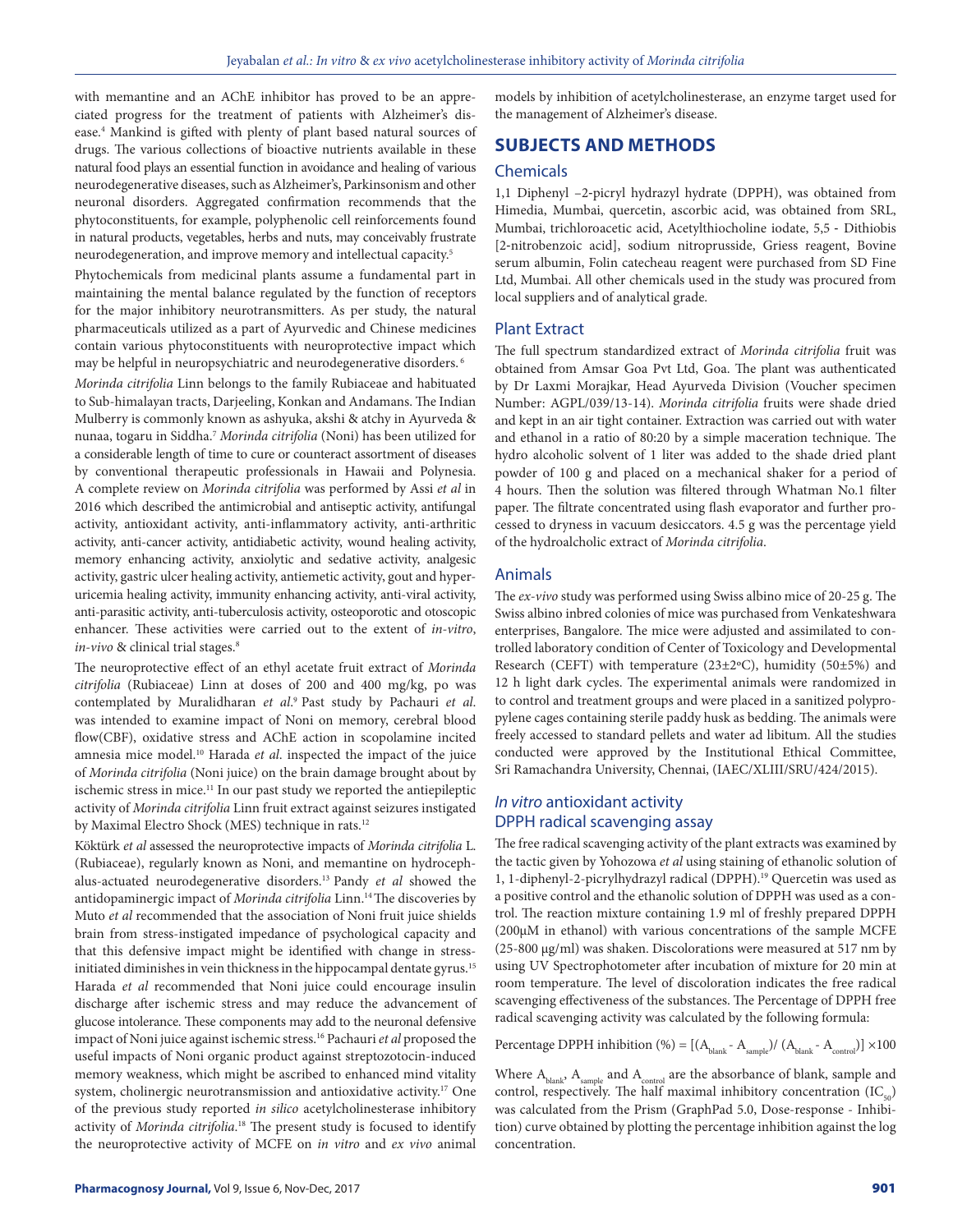## Nitric oxide radical scavenging assay

The sample MCFE (25-800 mg/ml) with nitric oxide was determined by the nitrite detection method described by Alderton *et al*. 20 The nitric oxide was generated from 100 nM sodium nitroprusside in 10 mM phosphate buffer (pH 7.4) and measured by Griess reaction. The reaction mixture containing 10 mM sodium nitroprusside in phosphate buffer. Griess reagent was added to the aliquot to homogenize after the incubation at 37˚C for 4 hours. The amount of nitrite formed was measured at 546 nm and referred to the absorbance of standard nitrites. The mixture without the sample extract was used as control and compared with that of the Ascorbic acid as standard.

The Percentage of Nitric oxide free radical scavenging activity was calculated by the following formula:

Percentage Nitric oxide free radical inhibition (%) =  $[(A_{\text{blank}} - A_{\text{sample}})/$  $(A_{\text{blank}} - A_{\text{control}})] \times 100$ 

Where  $\rm A_{\rm blank}, \rm \ A_{\rm sample}$  and  $\rm A_{\rm control}$  are the absorbance of blank, sample and control, respectively. The half maximal inhibitory concentration  $(IC_{50})$ was calculated from the Prism (GraphPad 5.0, Dose-response - Inhibition) curve obtained by plotting the percentage inhibition against the log concentration.

## Anticholinesterasic activity assays

AChE assay was assessed by using the colorimetric method as explained by Ellman *et al*, with slight modifications acclimatized for the enzymatic activity in supernatants of mice brain.<sup>21</sup>

# *In vitro* inhibition of AChE enzyme

AChE inhibition of MCFE was considered by the proposed method by Ellman *et al* with slight modifications.<sup>21</sup> AChE activity was evaluated using the Acetylthiocholine iodide as substrate and 5, 5 ‐ Dithiobis [2-nitrobenzoic acid] as a chromogen. The mice brain homogenate was sourced as acetylcholinesterase enzyme. Male mice of Swiss albino strain of about 20g body weight sacrificed by exerting cervical dislocation. The brain was excised immediately and homogenized using 0.1 mM sodium phosphate buffer (pH 7.0) and stored at -80˚C till the use. MCFE (50-800 µg/ml) mixed in 2.6ml of 0.1mM sodium phosphate buffer (pH 7.0) and 5 µl of brain homogenate containing crude enzyme. The mixture was incubated for 5 min at 25°C. The reaction was initiated by adding 20 µl of Acetylthiocholine iodide. The inhibition of AChE was measured at 412 nm; the yellow colour formation indicates the hydrolysis of acetylthiocholine into 2‐nitro‐5‐sulfidobenzene carboxylate anion due to the action of DTNB with thiocholine for 10 min.

The Percentage of AChE inhibitory activity was calculated by the following formula:

Percentage AChE inhibition (%) =  $[(A_{\text{blank}} - A_{\text{sample}})/ (A_{\text{blank}} - A_{\text{control}})] \times 100$ 

Where  $\rm A_{\rm blank}, \rm A_{\rm sample}$  and  $\rm A_{\rm control}$  are the absorbance of blank, sample and control, respectively. The half maximal inhibitory concentration  $(IC_{50})$ was calculated from the Prism (GraphPad 5.0, Dose-response - Inhibition) curve obtained by plotting the percentage inhibition against the log concentration.

# *Ex vivo* inhibition of AChE enzyme

Six Swiss albino male mice were placed in each group and treated with two different doses of MCFE (100 and 200 mg/Kg, p.o) and Neostigmine (0.5 mg/Kg, i.p) for a period of 15 days. The animals in control group received the same volume of 5 % CMC (administered with vehicle). On 15<sup>th</sup> day, the mice were decapitated using cervical dislocation method. The whole brain was dissected out quickly in an ice- cold plate and homogenized using 10 volumes of ice cold 20 mM phosphate buffer (pH 7.4). The homogenates were centrifuged at 10,000 rpm for 10 min. The supernatant was sourced for acetylcholinesterase enzyme estimation. The total AChE activity was measured by the method proposed by Ellman et *al*. (1961). Homogenate was mixed with a buffered solution containing Ellman's reagent (10 mM DTNB) and Acetylthiocholine iodide (0.8 mM). Rate of Hydrolysis was measured at 415 nm for 3 min with an interval of 30 sec, estimated by the formation of thiolate dianion of DTNB. The percentage of inhibition was calculated by comparing the enzymatic activity of AChE in brain homogenate aliquots with mice treated with 5% CMC.

The Percentage of inhibition of AChE activity was calculated by using the following formula:

Percentage AChE inhibition (%) =  $[(A_{\text{blank}} - A_{\text{sample}})/ (A_{\text{blank}} - A_{\text{control}})] \times 100$ 

Where  $\rm A_{\rm blank}, \rm \ A_{\rm sample}$  and  $\rm A_{\rm control}$  are the absorbance of blank, sample and control, respectively. The half maximal inhibitory concentration  $(IC_{50})$ was calculated from the Prism (Graph Pad 5.0, Dose-response - Inhibition) curve obtained by plotting the percentage inhibition versus the log concentration.

# Statistical analysis

All activities were carried out in triplicate and the data were expressed as mean ± standard error mean (S.E.M.). The inhibitory concentration of free radicals by 50%,  $(IC_{50})$  was graphically evaluated by a non linear regression method using Graph Pad Prism (Ver. 5.0) software. ANOVA followed by Duncan's multiple range tests was used to compare the treatments and control groups. Dose response relationship was obtained by linear regression. 95% (p<0.05) confidence level were considered as statistically significant.

# **RESULTS & DISCUSSION**

#### *In vitro* antioxidant assay

The results of the DPPH and nitric oxide free radical scavenging activity were reported in Table 1 and the  $IC_{50}$  values obtained are shown in Figure 1 & 2. It is very clear from the Table that the standard for DPPH free radical scavenging activity quercetin produced maximum percentage inhibition of 88.12+1.04 as compared to that of the MCFE which produced an inhibition of  $76.77 \pm 1.10$ . The standard ascorbic acid produced a maximum percentage inhibition of the nitric oxide free radicals of 94.75±0.36 at a dose of 800 µg/ml as compared to that of the MCFE which produced an inhibition of 71.74±0.60. Further all the standards and MCFE produced a dose dependent inhibition of DPPH and nitric oxide free radicals. This is evident from Figure 1 which was used to determine the  $IC_{50}$  value. The IC<sub>50</sub> value of quercetin was found to be 46.22  $\mu$ g/ml as compared to the MCFE which has an IC<sub>50</sub> value of 43.14  $\mu$ g/ml for DPPH free radical scavenging activity [Figure 2]. Similarly the  $IC_{50}$  value of ascorbic acid was found to be 81.85 µg/ml as compared to the MCFE which has an IC<sub>50</sub> value of 148.0 µg/ml for nitric oxide scavenging activity.

# *In vitro* inhibition of AChE enzyme

The values of *in vitro* anticholinesterase activity were tabulated in Table 2. The percentage inhibition values of MCFE were found to be in a dose dependent manner as represented in Figure 3. The maximum percentage inhibition was obtained at the dose of 800 µg/ml which produced a maximum inhibition of 76.77±1.10. Similarly the *in vitro* acetylcholinesterase inhibition assay of standard drug neostigmine was found to produce maximum inhibition of  $88.12 \pm 1.04$  at a dose of 800 µg/ml. The  $IC_{50}$  values of both MCFE and the standard drug were represented in Figure 3. The  $IC_{50}$  value of MCFE and neostigmine was found to be 31.84 µg/ml & 19.71µg/ml respectively and this is evident from the analysis that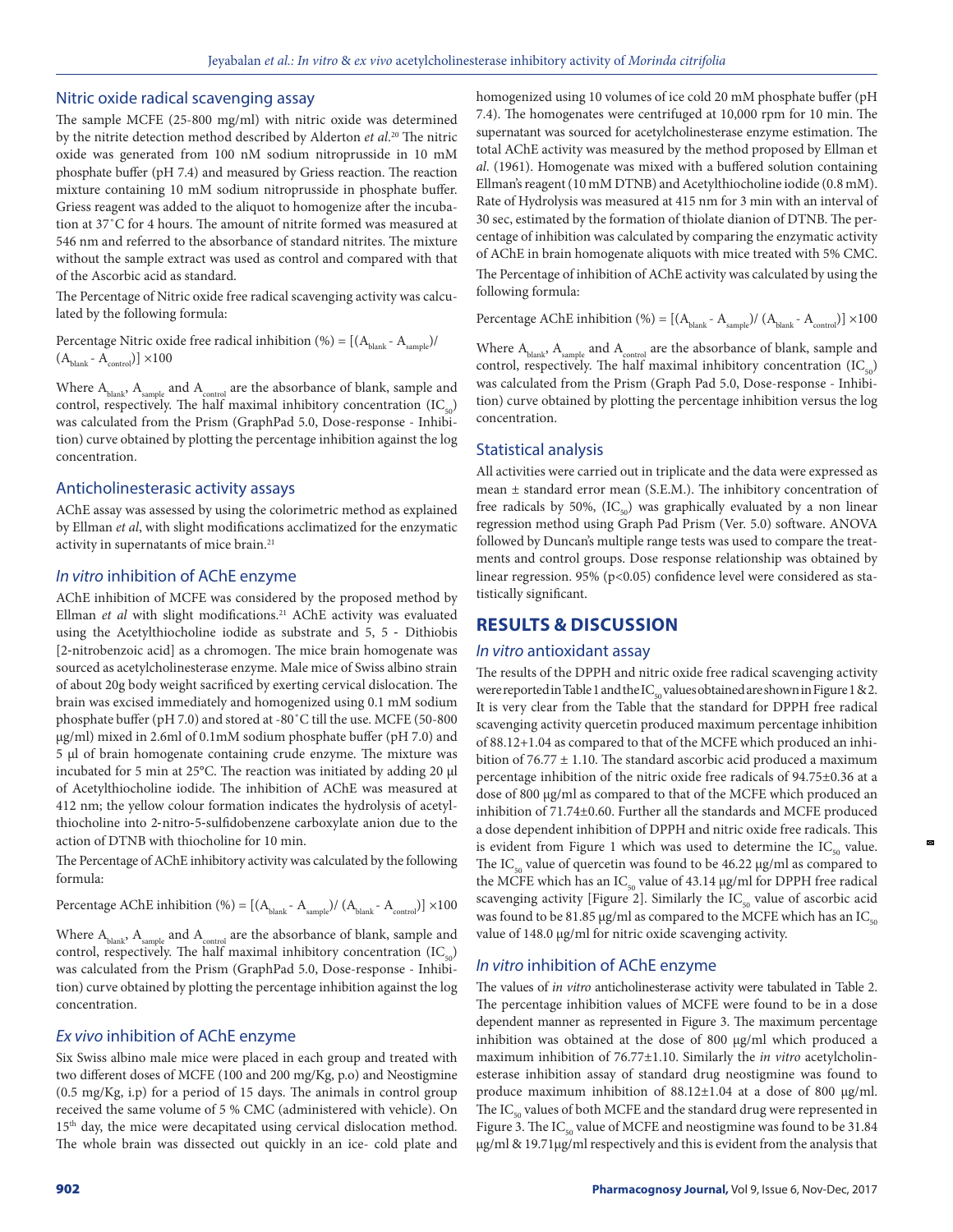| <b>Treatment groups</b> | Dose (µg/ml) | <b>Nitric oxide production</b> | <b>DPPH</b> decolouration |
|-------------------------|--------------|--------------------------------|---------------------------|
|                         |              | (% inhibition)                 | (% inhibition)            |
| Morinda citriflolia     | 25           | $15.07 \pm 0.38$               | 58.85±0.09                |
|                         | 50           | $17.50 \pm 2.15$               | $62.51 \pm 0.05$          |
|                         | 100          | 22.79±1.66                     | 65.34±1.93                |
|                         | 200          | $26.26 \pm 1.51$               | 68.65±0.41                |
|                         | 400          | $28.73 \pm 1.29$               | 72.84±0.68                |
|                         | 800          | 71.74±0.60                     | 76.77±1.10                |
| Quercetin               | 25           |                                | 52.12±0.72                |
|                         | 50           |                                | 67.28±0.46                |
|                         | 100          |                                | 75.98±0.95                |
|                         | 200          |                                | $81.82 \pm 1.02$          |
|                         | 400          |                                | 84.54±1.24                |
|                         | 800          | $\overline{a}$                 | 88.12±1.04                |
| Ascorbic acid           | 25           | 73.28±0.90                     | ٠                         |
|                         | 50           | 89.99±0.36                     |                           |
|                         | 100          | $91.01 \pm 0.78$               |                           |
|                         | 200          | $90.51 \pm 2.18*$              |                           |
|                         | 400          | 93.50±0.36*                    |                           |
|                         | 800          | 94.75±0.36*                    |                           |

**Table 1: Inhibition profile of activities of fruit extract of** *Morinda citrifolia* **against nitric oxide production & DPPH radical scavenging activity as free radical scavengers**

All assays were performed in triplicate. Enzyme inhibition is expressed as percentage of control. Each value represents mean<sup>+S.E.M</sup>.

# **Table 2:** *In vitro* **Anticholinesterase activity of** *Morinda citrifolia*

| <b>Treatment groups</b> | Dose (µg/ml) | <b>AChE</b> inhibition (%) |
|-------------------------|--------------|----------------------------|
| Morinda citrifolia      | 25           | 58.85±0.09                 |
|                         | 50           | $62.51 \pm 0.05$           |
|                         | 100          | $65.34 \pm 1.93$           |
|                         | 200          | $68.65 \pm 0.41$           |
|                         | 400          | 72.84±0.68                 |
|                         | 800          | $76.77 \pm 1.10$           |
| Neostigmine             | 25           | $52.12 \pm 0.72$           |
|                         | 50           | $67.28 \pm 0.46$           |
|                         | 100          | 75.98±0.95                 |
|                         | 200          | $81.82 \pm 1.02$           |
|                         | 400          | 84.54±1.24                 |
|                         | 800          | 88.12±1.04                 |

All assays were performed in triplicate. Enzyme inhibition is expressed as percentage of control. Each value represents mean±S.E.M.

#### **Table 3: Effects of chronic administration of** *Morinda citrifolia* **(100 and 200 mg/kg p.o.) and neostigmine (0.5 mg/kg i.p.) on AChE activity in mice brain.**

| <b>Treatment groups</b> | Dose (mg/kg) | <b>AChE</b> inhibition (%) |
|-------------------------|--------------|----------------------------|
| Neostigmine             | 0.5          | $62.1 \pm 2.5^*$           |
| Morinda citrifolia      | 100          | $37.8 + 2.1*$              |
|                         | 200          | $46.8 \pm 2.9*$            |

All assays were performed in triplicate. Enzyme inhibition is expressed as percentage of control (DMSO-treated mice). Each value represents mean±S.E.M. ANOVA followed by Duncan's test. \* P < 0.05; significant from control.

is carried out using non linear regression analysis for plotting the line of best fit for the observed values in the Table 2 using statistical methods.

#### *Ex vivo* inhibition of AChE enzyme

The *ex vivo* AChE inhibition assay was tabulated in Table 3. The standard drug neostigmine showed a percentage inhibition of 62.1±2.5. The MCFE showed a percentage inhibition of  $37.8\pm2.1$  &  $46.8\pm2.9$  at a dose of 100 & 200 mg/kg respectively and this proved a dose dependent percentage inhibition of acetylcholinesterase activity. Further the data was analysed for significance of P value. The standard drug and MCFE treated group was compared with the control group. All the three treated groups showed a significant value of  $P < 0.05$  as compared to that of control This indicates that the activity of acetylcholinesterase enzyme has significantly decreased after treatment with the standard drug and MCFE.

The present study investigated the neuroprotective activity of *Morinda citrifolia* and it was identified by both *in vitro* and *ex vivo* techniques that the phytoconstituents in the plant has the ability to improve the learning and memory function by inhibiting the acetylcholinesterase. Further the antioxidant potential of the plant was also evident from the DPPH and nitric oxide scavenging activity. Future studies may be designed for chronic administration of *Morinda citrifolia* to further investigate the effect on *in vivo* experimentation and also to identify the safety and efficacy parameters at both preclinical and clinical stages.

# **ACKNOWLEDGEMENT**

The authors sincerely thank the management of Sri Ramachandra University for providing us with all the facilities for the successful completion of the project.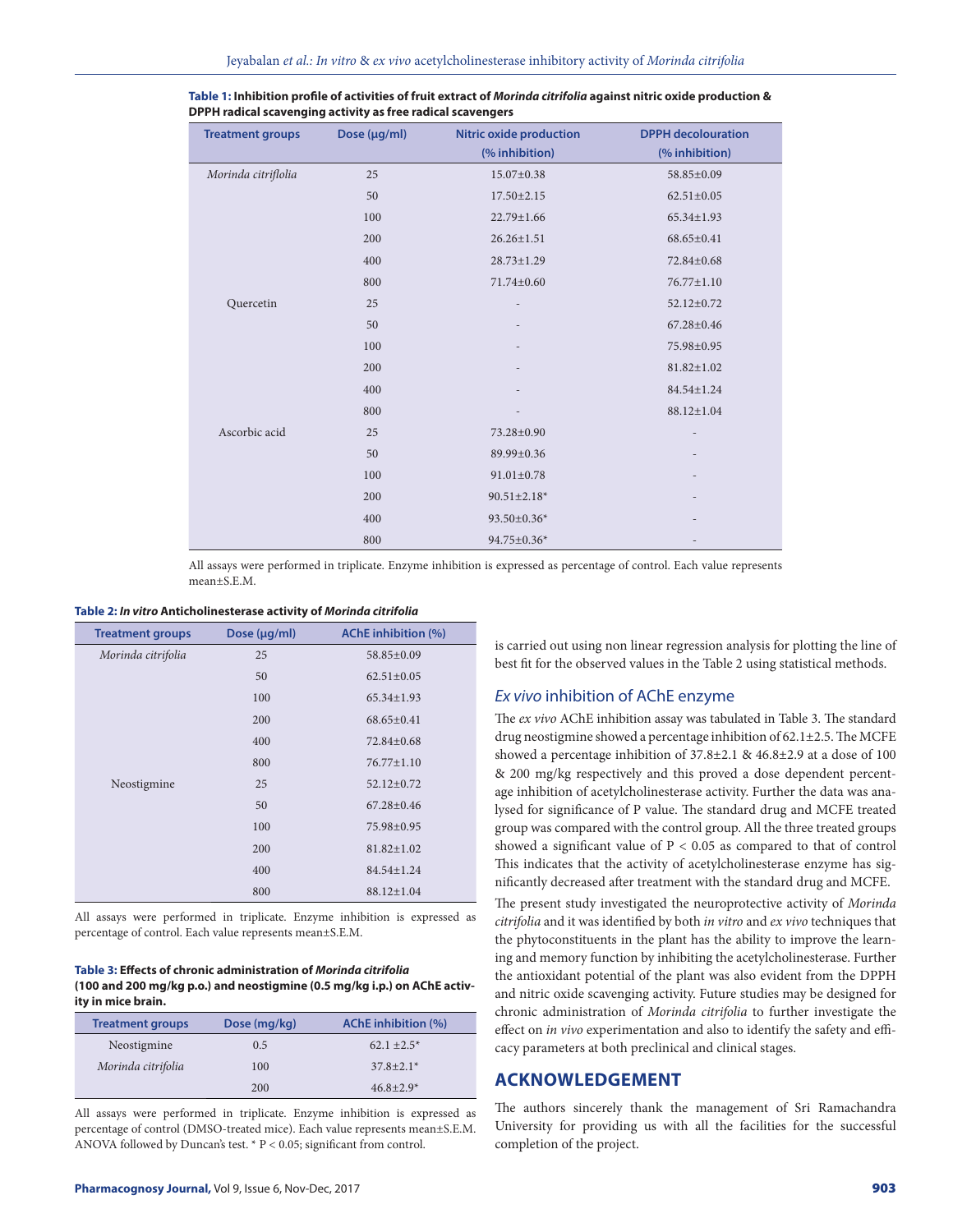

**Figure 1:** Nitric oxide scavenging assay of *Morinda citrifolia* fruit extract



**Figure 2:** DPPH scavenging assay of *Morinda citrifolia* fruit extract



**Figure 3:** *In vitro* anticholinesterase activity of *Marinda citrifolia*

# **SOURCES OF FUNDING**

This project is funded by Growth and Advancement Towards Excellence (GATE) Research Grants to Young Faculty of Sri Ramachandra University & Career Award for Young Teachers (CAYT) - All India Council for Technical Education (AICTE), New Delhi

**Conflicting Interest** (If present, give more details): Nil

# **ABBREVIATIONS USED**

**MCFE**: *Morinda citrifolia* fruit extract; **AChE**: Acetylcholinesterase; **IC<sub>50</sub>**: Half maximal inhibitory concentration; **DPPH**: 1, 1-diphenyl-2-picrylhydrazyl radical; **NO**: Nitric oxide.

# **REFERENCES**

- 1. Anand P, Singh B. A review on cholinesterase inhibitors for Alzheimer's disease. Arch. Pharmacal Res. 2013;36(4):375-99.
- 2. Coyle JT, Price DL, DeLong MR. Alzheimer's disease: a disorder of cortical cholinergic innervation. Science. 1983;219(4589):1184-90.
- 3. Singh M, Kaur M, Kukreja H, Chugh R, Silakari O, Singh D. Acetylcholinesterase inhibitors as Alzheimer therapy: from nerve toxins to neuroprotection. Eur. J. Med. Chem. 2013;70:165-88.
- 4. Parsons CG, Danysz W, Dekundy A, Pulte I. Memantine and cholinesterase inhibitors: complementary mechanisms in the treatment of Alzheimer's disease. Neurotoxic. Res. 2013;24(3):358-69.
- 5. Essa MM, Vijayan RK, Castellano-Gonzalez G, Memon MA, Braidy N, Guillemin GJ. Neuroprotective effect of natural products against Alzheimer's disease. Neurochemistry. Res. 2012;37(9):1829-42.
- 6. Kumar GP, Khanum F. Neuroprotective potential of phytochemicals. Pharmacognosy. Rev. 2012;6(12):81.
- 7. Khare CP. Indian medicinal plants: an illustrated dictionary. Springer Science & Business Media. 2008.p.421.
- 8. Assi RA, Darwis Y, Abdulbaqi IM, Vuanghao L, Laghari MH. *Morinda citrifolia* (Noni): A comprehensive review on its industrial uses, pharmacological activities, and clinical trials. Arabian J. Chem 2015. doi.org/10.1016/j.arabjc.2015.06.018
- 9. Muralidharan P, Kumar VR, Balamurugan G. Protective effect of *Morinda citrifolia* fruits on β‐amyloid (25-35) induced cognitive dysfunction in mice: An experimental and biochemical study. Phytother. Res. 2010;24(2):252-8.
- 10. Pachauri SD, Tota S, Khandelwal K, Verma PR, Nath C, Hanif K, *et al*. Protective effect of fruits of *Morinda citrifolia* L. on scopolamine induced memory impairment in mice: a behavioral, biochemical and cerebral blood flow study. J. Ethnopharmacology. 2012;139(1):34-41.
- 11. Harada S, Hamabe W, Kamiya K, Satake T, Yamamoto J, Tokuyama S. Preventive effect of *Morinda citrifolia* fruit juice on neuronal damage induced by focal ischemia. Biol. Pharm. Bull. 2009;32(3):405-9.
- 12. Muralidharan P, Srikanth J. Anti-epileptic activity of *Morinda citrifolia* linn fruit extract. E-J. Chem. 2010;7(2):612-6.
- 13. Köktürk S, Ceylan S, Etus V, Yasa N, Ceylan S. *Morinda citrifolia* L. (Noni) and memantine attenuate periventricular tissue injury of the fourth ventricle in hydrocephalic rabbits. Neural Regener. Res. 2013;8(9):773.
- 14. Pandy V, Narasingam M, Mohamed Z. Antipsychotic-like activity of Noni (*Morinda citrifolia* Linn.) in mice. BioMedCentral Complementary Altern. Med. 2012;12(1):186.
- 15. Muto J, Hosung L, Uwaya A, Isami F, Ohno M, Mikami T. *Morinda citrifolia* fruit reduces stress-induced impairment of cognitive function accompanied by vasculature improvement in mice. Physiol. Behavior. 2010;101(2):211-7.
- 16. Harada S, Fujita-Hamabe W, Kamiya K, Mizushina Y, Satake T, Tokuyama S. *Morinda citrifolia* fruit juice prevents ischemic neuronal damage through suppression of the development of post-ischemic glucose intolerance. J. Nat. Med. 2010;64(4):468-73.
- 17. Pachauri SD, Verma PR, Dwivedi AK, Tota S, Khandelwal K, Saxena JK, *et al*. Ameliorative effect of Noni fruit extract on streptozotocin-induced memory impairment in mice. Behav. Pharmacology. 2013;24(4):307-19.
- 18. Praveen K, Yellamma K. *In silico* identification of suitable acetylcholinesterase inhibitors from *Morinda citrifolia* Linn with reference to Alzheimer's disease. Int. J. Pharm. Sci. Res. 2014;5(12):5474.
- 19. Yokozawa T, Dong E, Wu-Liu Z, Shimidzu M. Antioxidant activity of flavones and flavonols *In vitro.* Phytotherapy. Res. 1997;11(6):446-9.
- 20. Alderton WK, Cooper CE, Knowles RG. Nitric oxide synthases: structure, function and inhibition. Biochemistry. J. 2001;357(3):593-615.
- 21. Ellman GL, Courtney KD, Andres V, Featherstone RM. A new and rapid colorimetric determination of acetylcholinesterase activity. Biochemistry. Pharmacology. 1961;7(2):88-95.